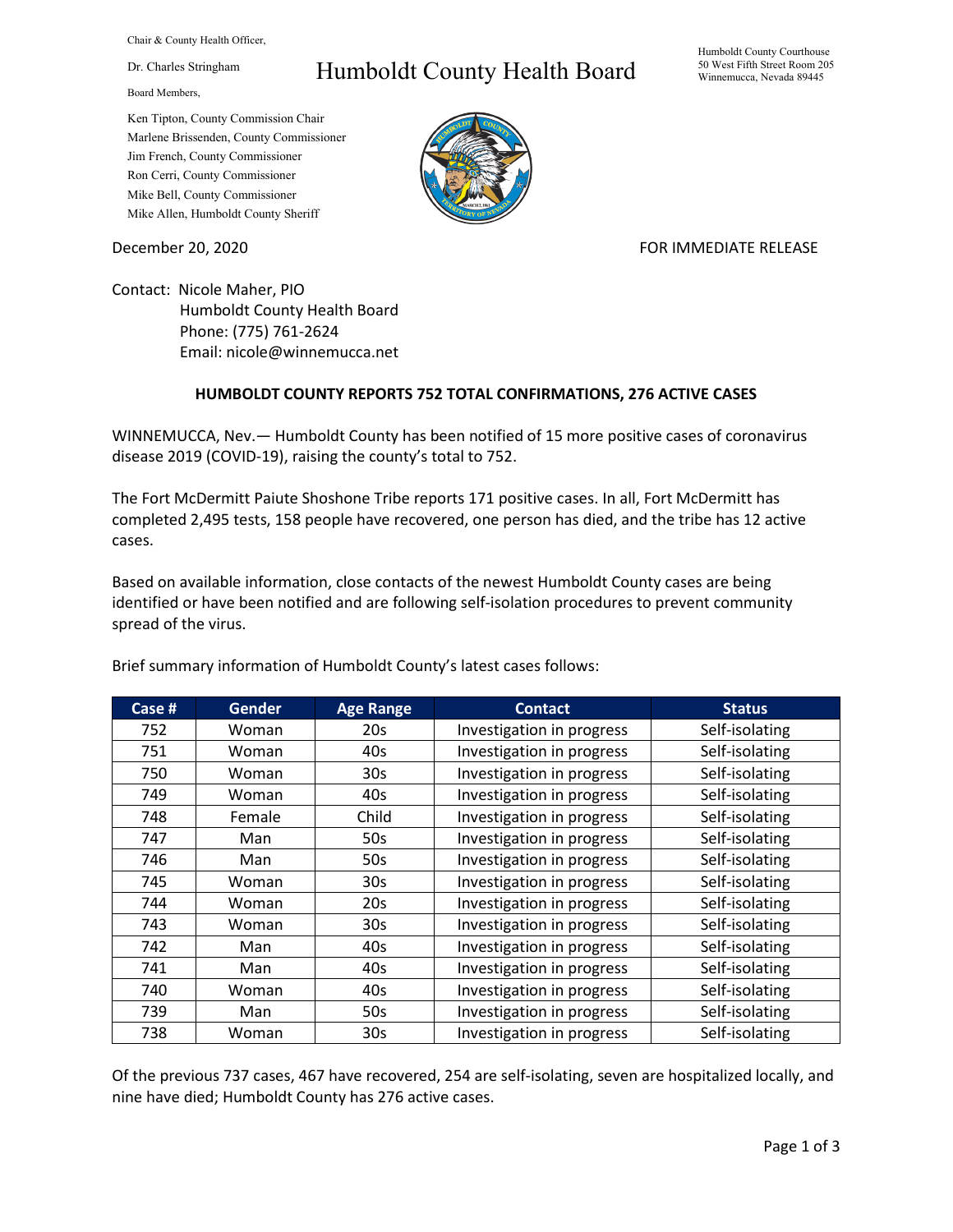As the risk for COVID-19 transmission continues to increase, Humboldt County Health Officer Charles Stringham, MD, is encouraging residents to avoid attending or hosting holiday celebrations with those not of the same household.

"Traditionally, the winter holidays are a time when families and others come together, often traveling long distances to be together," said Dr. Stringham. "However, in-person gatherings that bring friends and family from different households and from different areas together increases the risk of COVID-19 spread."

Dr. Stringham urged local residents to protect loved ones by gathering with members of the same household, and connecting with friends and family outside of the home in a non-contact setting, such as through video chat or phone.

"Small gatherings of friends and family have contributed greatly to the increase of COVID-19 cases in Humboldt County," said Dr. Stringham. "Avoiding gatherings protects you, your family, your friends, and your community."

Dr. Stringham said this is especially important for persons who are more at risk for complications of COVID-19 such as those older than 65 years and those with underlying health conditions.

The Centers for Disease Control and Prevention (CDC) suggests lower risk activities for the holidays including:

- Have dinner only with those within your household;
- Gather virtually with those outside your household to eat, open gifts together or make holiday crafts, decorate cookies, or build gingerbread houses;
- Decorate for the season and take family photos together at home;
- Find virtual opportunities to volunteer and to help others in need; and
- Share gifts and holiday crafts with friends, family members, and neighbors through contactless delivery.

To prevent the spread of COVID-19 in Humboldt County:

- Stay home to limit exposure, and wear a facial covering if going out in public is necessary.
- Maintain 6 feet of distance from other people at all times.
- Wash hands often with soap and water for at least 20 seconds. If soap and water are not available, use an alcohol-based hand sanitizer.
- Avoid visiting sick people or those who are self-isolating.
- Avoid touching eyes, nose, and mouth.
- Cover coughs and sneezes with a tissue, and throw the tissue in the trash.
- Clean and disinfect frequently touched objects and surfaces.
- Self-isolate if they have had a known exposure, or if they are awaiting COVID-19 test results.
- Stay informed. The COVID-19 situation is changing frequently. Up-to-date information is available on the Centers for Disease Control and Prevention (CDC) [website.](http://www.cdc.gov/coronavirus/2019-ncov/index.html)

COVID-19 testing locations in Humboldt County include: